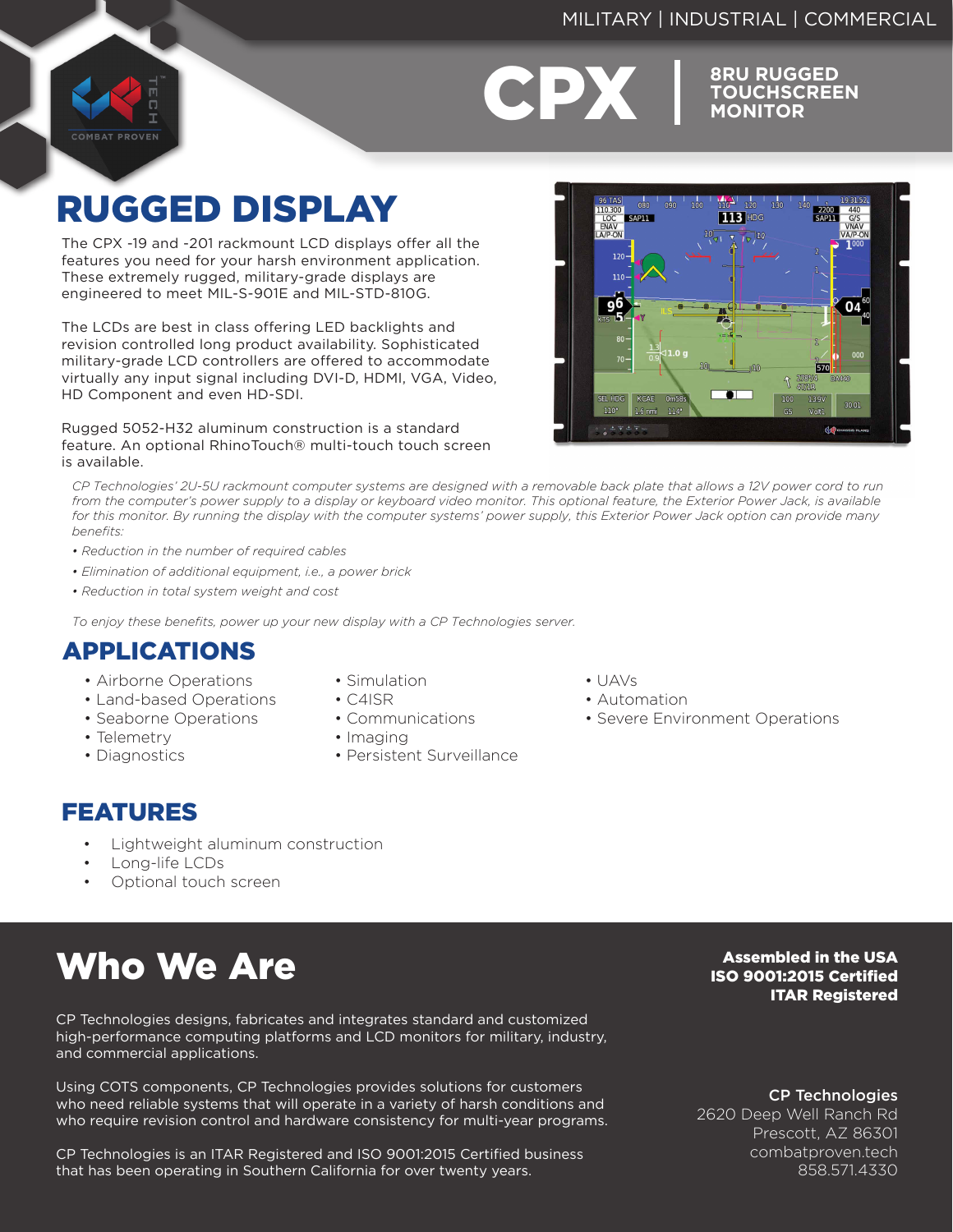

# TECH SPECS

## MONITOR SPECIFICATIONS

| <b>SCREEN DIAGONAL</b>                 | 19"                                                                                                                                                                                                                                                                                          |
|----------------------------------------|----------------------------------------------------------------------------------------------------------------------------------------------------------------------------------------------------------------------------------------------------------------------------------------------|
| <b>CONTRAST RATIO</b>                  | 1000:1                                                                                                                                                                                                                                                                                       |
| <b>VIEWING ANGLE</b>                   | 170° (L/R) 160° (U/D)                                                                                                                                                                                                                                                                        |
| <b>RESPONSE TIME</b>                   | 5 <sub>ms</sub>                                                                                                                                                                                                                                                                              |
| <b>NATIVE RESOLUTION</b>               | 1280 x 1024                                                                                                                                                                                                                                                                                  |
| <b>BRIGHTNESS</b>                      | 350 $cd/m2$                                                                                                                                                                                                                                                                                  |
| <b>BACKLIGHT</b>                       | <b>LED</b>                                                                                                                                                                                                                                                                                   |
| <b>COLORS</b>                          | 16.7M                                                                                                                                                                                                                                                                                        |
| <b>POWER INPUT</b>                     | AC input 85 to 264VAC,<br>1275/704 28VCD                                                                                                                                                                                                                                                     |
| <b>POWER DISSIPATION</b>               | 41 Watts                                                                                                                                                                                                                                                                                     |
| <b>EXTERIOR POWER JACK</b>             | Yes (optional)                                                                                                                                                                                                                                                                               |
| <b>SUPPORTED</b><br><b>RESOLUTIONS</b> | VGA (640 x 480)<br>WVGA (800 x 480)<br>SVGA (800 x 600)<br>XGA (1024 x 768)<br>SXGA (1280 x 1024)<br>WXGA (1366 x 768, 1280 x 768, 1280 x 800, 1440 x 900)<br>HD (1920 x 1080)<br>WUXGA (1920 x 1200)                                                                                        |
| <b>STANDARD INPUTS</b>                 | <b>VGA</b><br>$DVI-D$                                                                                                                                                                                                                                                                        |
| <b>OPTIONAL INPUTS</b>                 | <b>HDMI</b><br>PAL/NTSC/SECAM<br>HD-SDI - SMPTE259M, 4.2.2<br>3G HD-SDI 424M 4.4.4<br>Composite<br>HD Component YPbPr<br>SD Component YCbCr                                                                                                                                                  |
| <b>FEATURES</b>                        | Image Up-Scaling<br>Image Down-Scaling<br>Infra-Red Remote Control<br>Picture-in-Picture<br>Memory Buffer<br>Sync on Green/Composite<br><b>Ethernet Command Protocol</b><br>Picture-by-Picture<br><b>Text Overlay Function</b><br>Variable Aspect<br>Freeze and Zoom<br>Programmable Hotkeys |

CP Technologies 2620 Deep Well Ranch Rd Prescott, AZ 86301